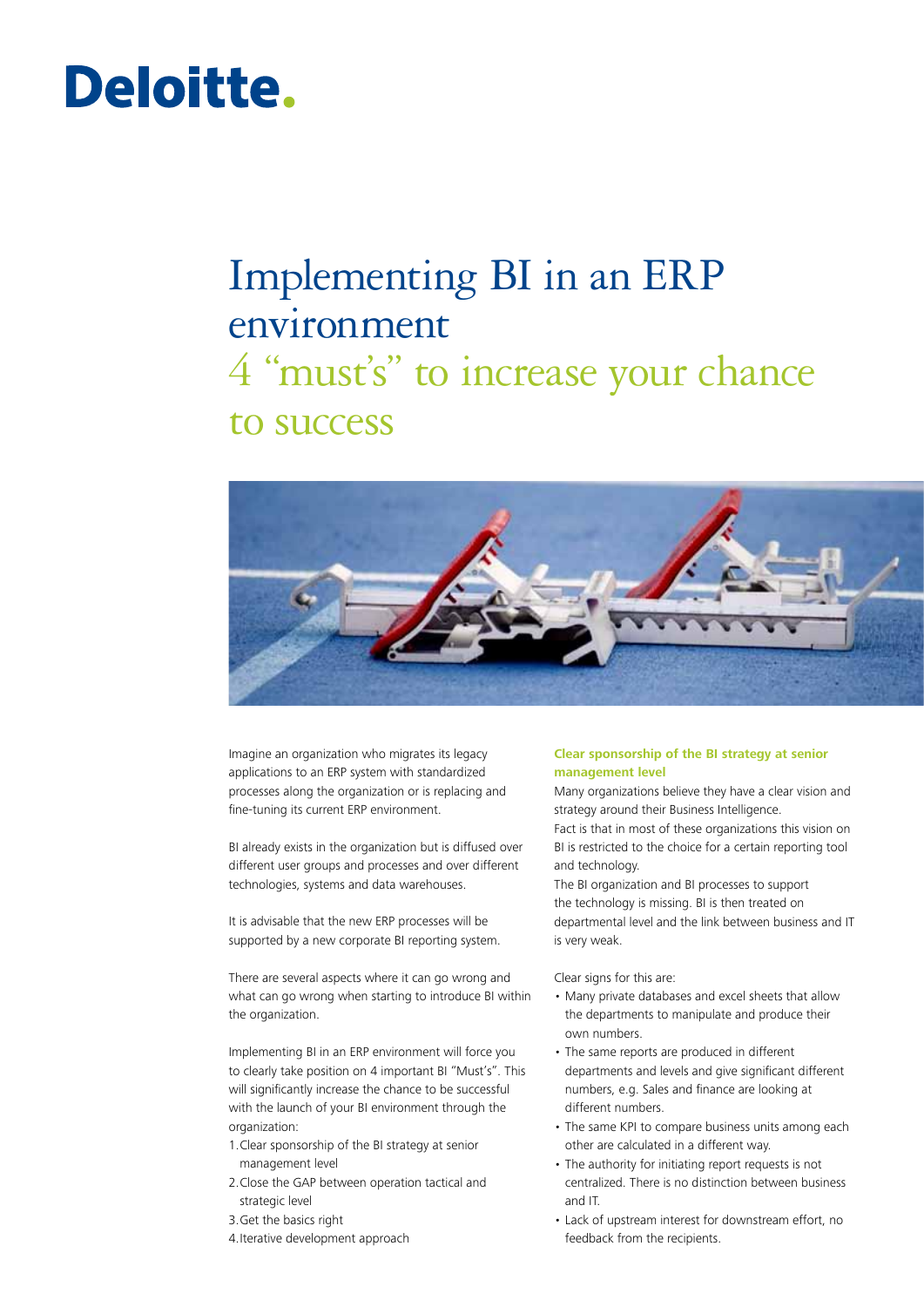Every effective BI environment starts with a clear BI strategy supported by the higher management level and by both business and IT.

This strategy clearly describes the BI organization that has to be introduced, the processes that will be in place and the technology that will be used with clear responsibilities for both business and IT. Only Executive sponsorship and leading by example is able to make the change happen from reporting islands to corporate business Intelligence.

It is recommended that the complete BI strategy including organization and processes are implemented and already up-to-speed at the moment of GO-Live of the BI system. Ideally is to follow already the processes and organization during project phase. Clear sponsorship of the BI strategy at higher management level leads to success!

- At strategic level we align the operations with the high level corporate strategy. At this level the management can follow the reporting and monitoring of key, balanced performance measures that reflect desired results of the strategic plan. The management can communicate the results of corporate and functional scorecards throughout the organization.
- At tactical level we combine the different processes together in so called "data marts". These enable us to make multidimensional analyses of performance measurement GAP's and perform Ad Hoc analysis. At

#### **Close the GAP between operational tactical and strategic level:**

The challenge of BI is to close the gaps between the different reporting levels: operational, tactical and strategic level.

• At operational level we are monitoring the operations e.g. logistics, inventories outstanding deliveries, invoices… Operational reports can be retrieved either from the operational systems or from the BI environment. Many operational reports are standard available in the ERP systems. However creating new reports and KPI's in the BI environment is easier for business people and does not impact the performance of your operational systems. On the other hand real time reports can only be retrieved from the ERP system.

- • Harmonized processes
- • Common business language (definitions)
- Harmonized KPI's
- Management routines are often not formally defined

this level we will monitor operational progress against initiatives. Drill down analyses will bring us deeper in the information triangle, to the operational reporting.

BI data is generally captured at operational level (transactions). Translating data into information that can be used on tactical or strategic level is not simply a question of aggregation: it is a challenging exercise. The challenge is not as such on the technical side but more on linking all the pieces together.

- Paying your employees (Name, address, salary, company benefits, ...)
- 

- Monitoring your supply chain (Stock items, cost to
- make, cost to serve, new product launch, ...)
- Receiving customer orders: product information
- Monitoring compliance (Sarbanes-Oxley)
- • Calculating KPI's

- your company.  $name = Sixpack)$ ,... • Lack of Validation Routines
- 
- 
- Typical sources for data quality issues in master data are: • Errors in data entry process e.g. misspellings, transpositions of numerals ("23" instead of "32"), incorrect or missing codes, data placed in the wrong fields, (First
	-
- Spider web of system interfaces and unexpected
- changes in the source systems
- Duplication within different systems

When taking the requirements for reports for a certain department also consider taking into account the analytical needs for other departments. This can lead to better data modeling in BI and also to a review of the ERP processes. Fact is that it will not be possible to collect all requirements within all departments and processes because this will explode the scope of your project. However detailed requirements within the most important department combined with a high level overview within the other departments will lead to a better preparation and understanding of the needed data models.

We notice that often in organizations without corporate reporting yet in place there is a lack of:

In a perfect world you will approach your corporate reporting strategy top down, starting with defining KPI's that support your strategy. Unfortunately this will lead to a massive project scope and implementation track. The chance to succeed in such a big bang does not exist. KPI's on strategically level are very difficult to understand because of the level of aggregation. The GAP between the KPI and the operational transaction is so huge that



only the happy few will be able to put these in context. Therefore we make a fundamental distinction between corporate reporting and performance management. Corporate reporting starts at operational level into tactical information. The more you go to strategic level the more you get into performance management.

There is no doubt that introducing BI in an organization has to focus on operational reporting and on the legally required reports in a first phase with taking into account the requirements on the other levels.

This brings us to the next challenge:

#### Get the basics right:

The quality of the KPI's to monitor the corporate strategy is depending on the quality of the data in each data layer in the reporting chain. Correct reports and analysis is depending immediately on the quality of your data in the source systems. Every data layer in the dataflow has its purpose and importance. The reporting chain is as strong as its weakest link. The foundation layer for high quality data is the master

data.

Master data are any data that is applicable across multiple business transactions and within the business intelligence environment. It is typically static in nature. Master data are the fundamentals for your ERP systems and BI solutions. They are used to define basic information required to execute the transactions and reports. (e.g. vendors, customers, materials,…).

Master data are used for:

• Billing your customers (Name, address, payment

terms, products bought, direct debit from bank

account, ...)

Master data are used in nearly everything you do within

The challenge of master data is definitely a topic to be clarified in the BI strategy and has to be positioned in the organization and within the processes.

Once the basics are right and your data has reached a certain maturity in terms of data quality, organizations can start gaining competitive advantage from their BI

Getting the basics right before introducing business Intelligence and corporate performance management is

systems a "MUST".

#### **Interactive development approach**

Introducing new business processes and implementing these in an ERP environment always start with scoping, requirements gathering and blueprinting. This is not different for BI. However the way to approach the scope setting and requirements gathering for BI is fundamentally different from any other business process. This is definitely the case when BI is implemented at the same time the ERP processes are implemented. Normal reaction to start the process of scope definition is by talking to the business, the process consultants, IT and the existing BI staff.

 Unfortunately reality is different from theory as: • The business does not yet know yet the processes and can only refer to the AS-IS reports

- 
-